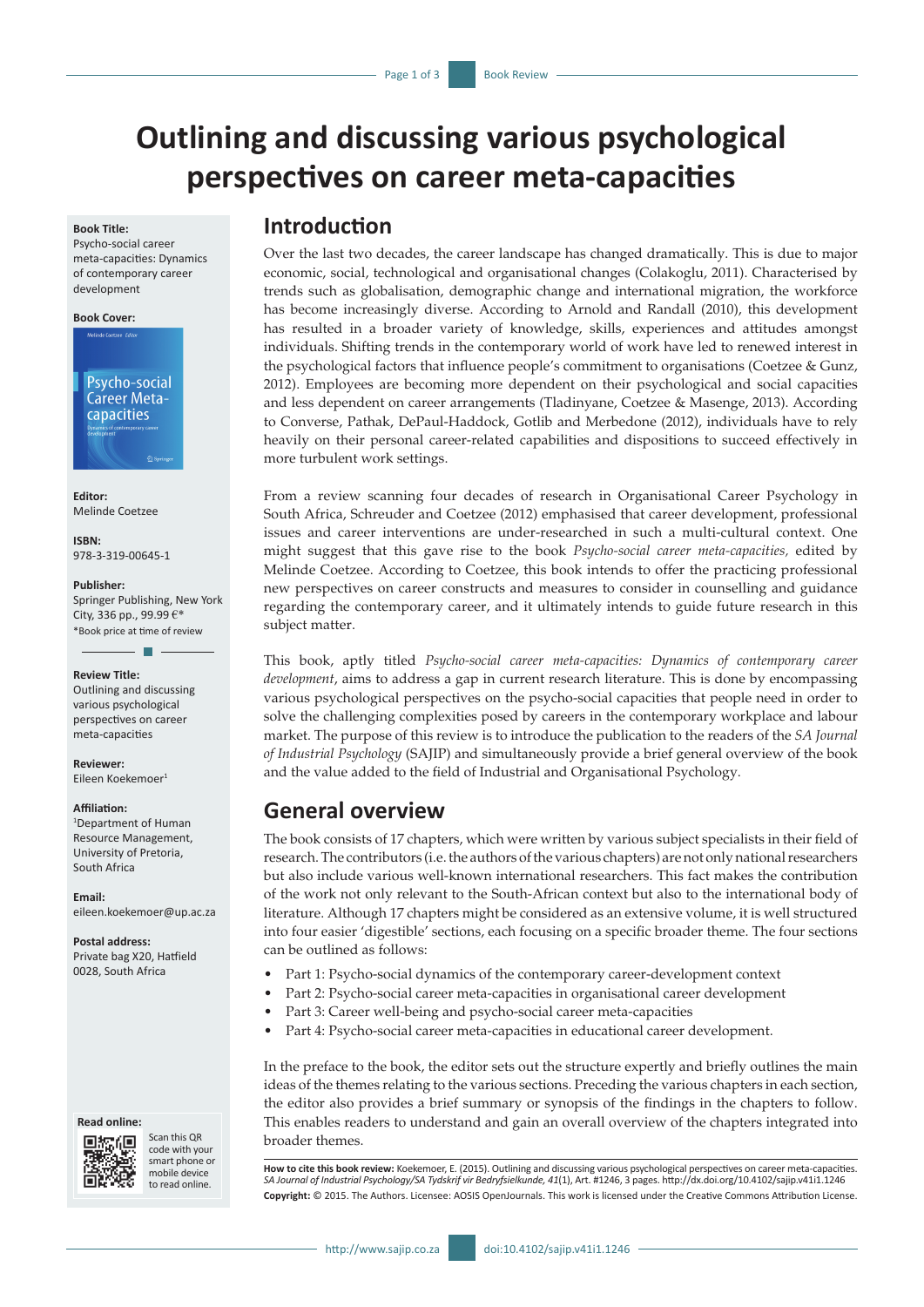In Part 1, the scene is set to understand the challenges and dynamics of contemporary career development, in which career meta-capacities are modelled as multi-dimensional. Potgieter (p. 35) refers to career meta-competencies as a set of psychological career resources that are critical in career development (Potgieter, p. 35). The chapters in Part 1 emphasise that the development of individual, psycho-social, career meta-capacities should be seen as a focal point of inquiry in contemporary career development. Broader socioeconomic and political factors (i.e. creating new generations of unemployed individuals) should also not be neglected. General topics covered during these first six chapters include the following:

- positioning employability in the unemployment context
- employment and reorganizational contexts
- the protean career attitude as a career meta-capacity in the unemployment context
- personality attributes influencing one's capacity to demonstrate psycho-social employability attributes
- using career meta-capacities to comply with suitable work
- the systematic location in which career identity is constructed
- exploring psycho-social meta-capacities from a holistic perspective.

Each chapter concludes by giving the practical implication of the aforementioned topics for career counselling and guidance. The first section concludes with chapter 6, which proposes a psychological framework for career resources (career meta-capacities) that is supported by quantitative research. This chapter reports the findings on the development and validation of a quantitative measure of psychological career resources that can be applied in the contemporary context of career counselling.

Part 2 in the book explores the role of psycho-social career meta-capacities in the organisational context by placing special emphasis on the relevance of person-environment fit in contemporary career development. According to Coetzee (p. 119), optimal person-environment (i.e. job, occupation, organisation) fit or congruence may be increasingly difficult to achieve in the workplace of the 21st century. It is important to recognise how employees' psycho-social career meta-capacities (e.g. their career anchors and interests), the characteristics of their job as well as occupations and the organisational culture influence their perceptions and experiences of fit. This section of the book contributes to a better understanding of the psychosocial meta-capacities influencing employees' job and career satisfaction as well as their affective commitment and engagement. General topics covered in these four chapters are the following:

- the relation of interest-occupation congruence with different indicators of career satisfaction and productivity
- most recent literature on Schein's career-anchor theory and its relevance to contemporary career development
- relating the notion of psychological ownership to employees' career anchors
- exploring psycho-social career meta-competencies with retention-related dispositions such as job embeddedness and organisational commitment.

In these chapters, empirical evidence shows that personenvironment incongruence relates, amongst other things, to outcomes such as job and career dissatisfaction as well as lower engagement and commitment.

The main focus of Part 3 is on career well-being. This section consists of two chapters that point out the increasing importance for career practitioners to assess their clients' general career well-being. It is crucial to establish beforehand whether individuals have the psycho-social career metacapacities to cope successfully within a more complex career terrain. This section addresses the notions of flourishing and the sense of coherence as meta-capacities that may promote career and subjective well-being. To optimise person-environment integration, career assessment should focus on profiling core career meta-capacities that are needed for flourishing. Moreover, by strengthening employees' psycho-social career meta-capacities, they may experience a stronger sense of coherence. Part 3 provides a perspective which is strongly in line with the strength-based focus of the positive-psychology movement. Again, the practical implication of this research for career counselling is emphasised where career practitioners should strive to help clients to choose occupations and work roles that fit their interests, values and abilities.

Part 4, the final section of the book, emphasises the role of services in career education and educational institutions in preparing children, adolescents and students for the complex challenges that the world of work presents. Important psycho-social resources covered during these last five chapters include the following: career construction, career adaptability, flourishing, early career expectations and entitlements in the psychological contract, entrepreneurship and life-long learning. In accordance with the previous chapters on meta-career capacities, the emphasis is on generic, transferable graduate attributes and skills as critical resources for employability. This leads to the following conclusion: Both career practitioners and educators should work together in assisting students across lifespan phases to recognise these resources and capacities and apply them to develop their mind-sets, skills and attributes. This will enable them to become more employable and to flourish in their careers.

# **Contribution and value added to the field of Industrial and Organisational/Work Psychology**

According to Schreuder and Coetzee (2012), the increasingly complex context in which people are pursuing their careers calls for the continuous generation and development of knowledge to benefit the discipline and the practice of